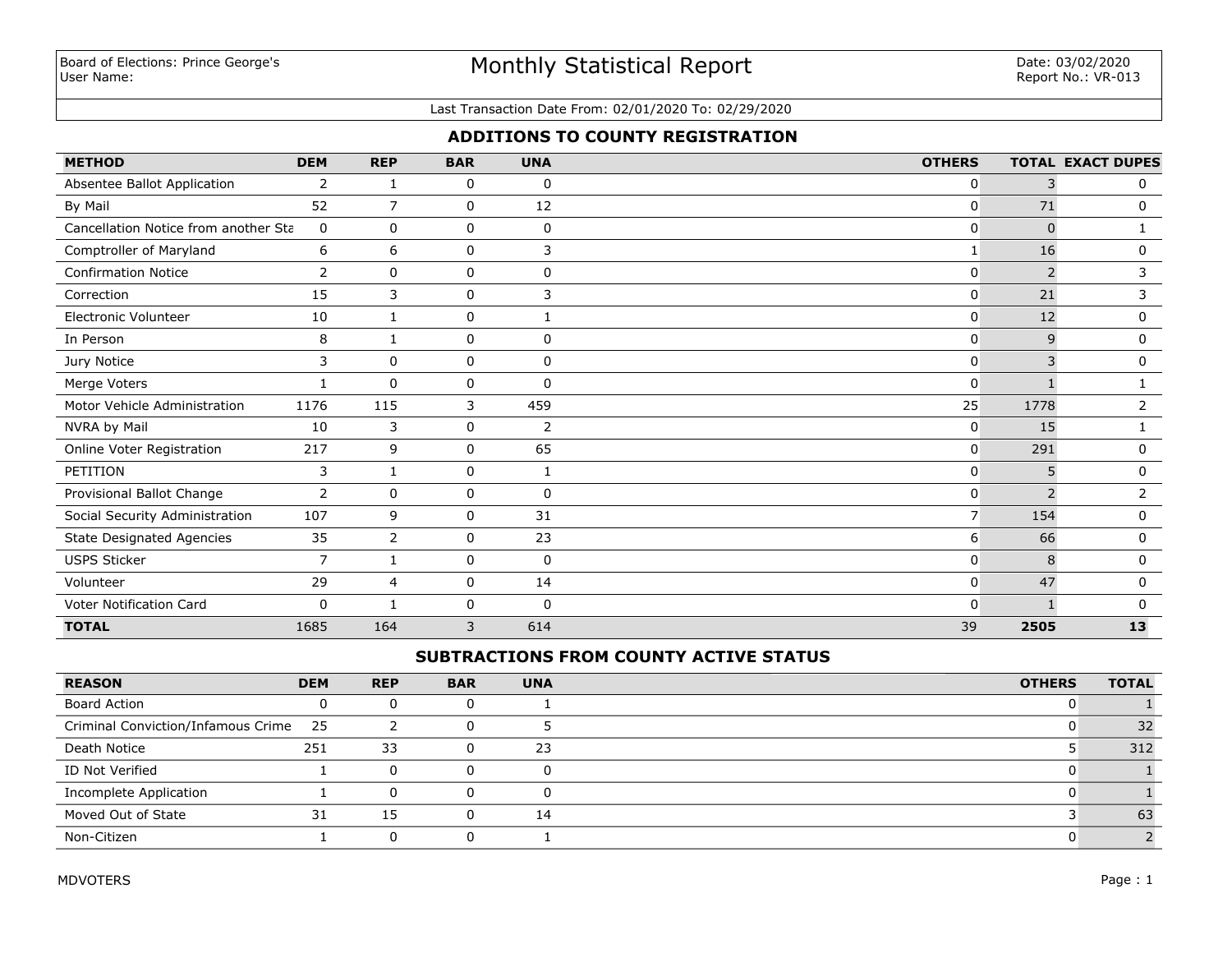Monthly Statistical Report Last Transaction Date From: 02/01/2020 To: 02/29/2020 Board of Elections: Prince George's User Name: Date: 03/02/2020 Report No.: VR-013 Not Eligible 4 1 0 1 1 7 Voter Request 4 0 0 1 0 5 **TOTAL** 1048 134 0 254 28 **1464** County Transfer Out -679 -81 0 -192 -19 -971 Duplicate/Merged 51 2 0 16 0 69

## **AFFILIATION CHANGES**

| <b>CHANGE</b> | <b>DEM</b> | <b>REP</b> | <b>BAR</b> | <b>UNA</b> | <b>OTHERS</b> | <b>TOTAL</b> |
|---------------|------------|------------|------------|------------|---------------|--------------|
| From          | 314        | 143        | -          | 353        | 181           | 993          |
| To            | 471        | ---<br>TT. |            | 260        | 141           | 993          |
| <b>TOTAL</b>  | 157        | $-26$      | -          | $-93$      | $-40$         |              |

### **CURRENT ACTIVE REGISTRATION**

| <b>ACTIVITY</b>              | <b>DEM</b> | <b>REP</b> | <b>BAR</b> | <b>UNA</b> | <b>OTHERS</b> | <b>TOTAL</b> |
|------------------------------|------------|------------|------------|------------|---------------|--------------|
| <b>BEGINNING OF REPORT</b>   | 464480     | 39544      | 87         | 75750      | 13476         | 593337       |
| ADDITIONS $(+)$              | 1685       | 164        |            | 614        | 39            | 2505         |
| REINSTATED (+)               | 83         | 6          |            | 25         |               | 117          |
| CANCELLED (-)                | $-367$     | $-53$      | 0          | $-62$      | -9            | $-491$       |
| COUNTY TRANSFER OUT (-)      | $-679$     | $-81$      | 0          | $-192$     | $-19$         | $-971$       |
| AFFILIATION CHANGES (+ OR -) | 157        | $-26$      |            | $-93$      | $-40$         | $\Omega$     |
| * INACTIVATED (-)            |            | 0          | 0          | 0          |               |              |
| $*$ REACTIVATED $(+)$        | 160        | 12         |            | 33         |               | 208          |
| <b>END OF REPORT TOTALS</b>  | 465519     | 39566      | 92         | 76075      | 13453         | 594705       |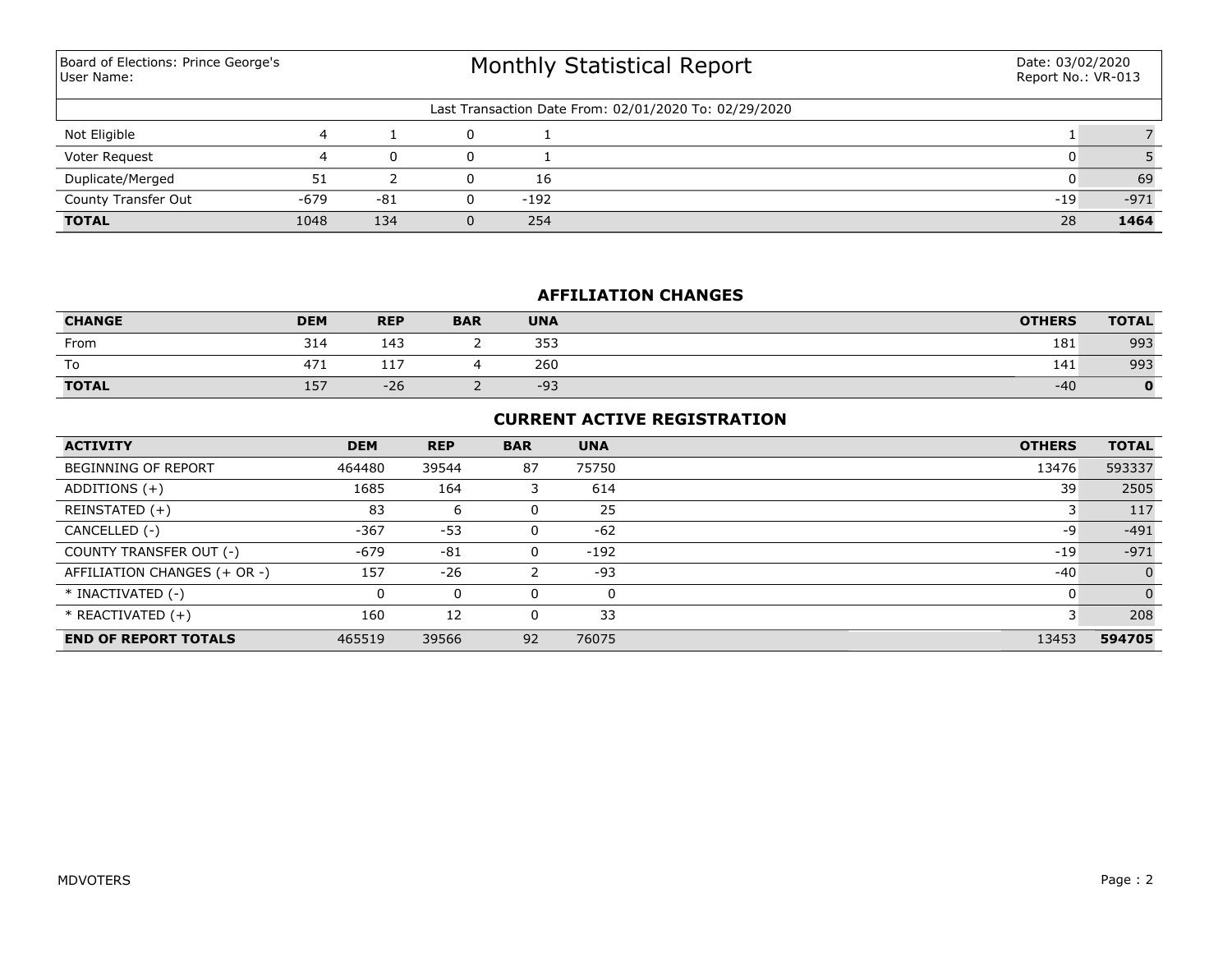#### Last Transaction Date From: 02/01/2020 To: 02/29/2020

### **INACTIVE REGISTRATION**

## **SUBTRACTIONS FROM COUNTY INACTIVE STATUS**

| <b>REASON</b>                      | <b>DEM</b>     | <b>REP</b>  | <b>BAR</b>  | <b>UNA</b>  | <b>OTHERS</b>  | <b>TOTAL</b>   |
|------------------------------------|----------------|-------------|-------------|-------------|----------------|----------------|
| Absentee Ballot Application        | 0              | 2           | 0           | 0           | 0              | $\overline{2}$ |
| By Mail                            | 3              | 0           | 0           | 0           | $\mathbf 0$    | $\mathsf{3}$   |
| Comptroller of Maryland            | 0              | 1           | 0           | 0           | 0              | $\mathbf{1}$   |
| <b>Confirmation Notice</b>         | 22             | 2           | 0           | 4           | 0              | 28             |
| Correction                         | $\mathbf{2}$   | $\mathbf 0$ | 0           | 0           | 0              | $\mathsf{2}$   |
| Criminal Conviction/Infamous Crime | 3              | 1           | 0           | 0           | 1              | 5              |
| Death Notice                       | 4              | 2           | 0           | 0           | 0              | 6              |
| <b>FPCA</b>                        | 1              | 0           | 0           | 0           | 0              | $\mathbf{1}$   |
| ID Not Verified                    | $\overline{2}$ | 0           | 0           | 0           | 0              | $\overline{2}$ |
| Motor Vehicle Administration       | 123            | 3           | 0           | 18          | 3              | 147            |
| Moved Out of State                 | 164            | 22          | 0           | 34          | $\overline{4}$ | 224            |
| Non-Citizen                        | 1              | 0           | 0           | 0           | 0              | $\mathbf{1}$   |
| Online Voter Registration          | 13             | 2           | 0           | 2           | $\mathbf{0}$   | $17\,$         |
| PETITION                           | 0              | 0           | 0           | 1           | $\mathbf{0}$   | $\mathbf{1}$   |
| <b>State Designated Agencies</b>   | 5              | 0           | 0           | 0           | $\mathbf{0}$   | 5              |
| USPS Sticker                       | 1              | 0           | 0           | $\mathbf 0$ | $\mathbf{0}$   | $\mathbf{1}$   |
| Duplicate/Merged                   | $\overline{4}$ | 0           | 0           | 0           | 0              | $\overline{4}$ |
| County Transfer Out                | $-34$          | $-7$        | 0           | $-11$       | $\mathbf 0$    | $-52$          |
| <b>TOTAL</b>                       | 382            | 42          | $\mathbf 0$ | 70          | 8              | 502            |

## **CURRENT INACTIVE REGISTRATION**

| <b>ACTIVITY</b>              | <b>DEM</b> | <b>REP</b> | <b>BAR</b> | <b>UNA</b> | <b>OTHERS</b> | <b>TOTAL</b> |
|------------------------------|------------|------------|------------|------------|---------------|--------------|
| <b>BEGINNING OF REPORT</b>   | 23752      | 2795       |            | 5966       | 751           | 33265        |
| $*$ INACTIVATED $(+)$        |            |            |            |            |               |              |
| *REACTIVATED (-)             | -170       | $-10$      |            | $-25$      | -5            | $-208$       |
| COUNTY TRANSFER OUT (-)      | $-34$      | Ξ.         |            | $-11$      |               | $-52$        |
| AFFILIATION CHANGES (+ OR -) |            |            |            |            |               |              |